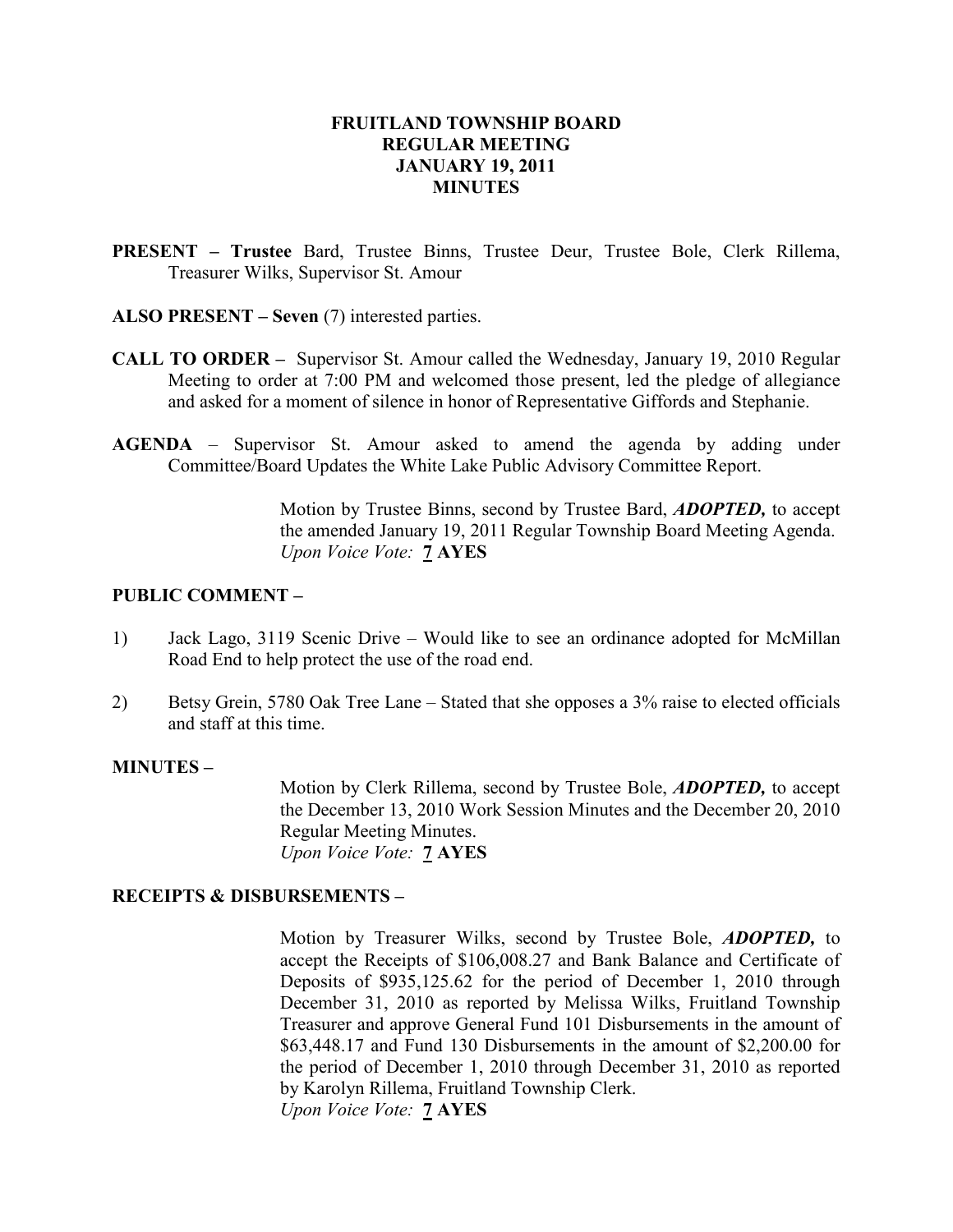## FRUITLAND TOWNSHIP JANUARY 19, 2011 REGULAR MEETING MINUTES

ANNOUNCEMENTS/COMMUNICATIONS – Supervisor St. Amour shared the magazine from the Historical Society of Michigan in which we recently authorized advertising of the WRLS. Supervisor St. Amour also shared that communication from MCRC regarding weight limits on Scenic Drive resulted in allowing local delivery/garbage trucks to travel on Scenic with no signage for limitation.

## SPECIAL GUESTS –

Clerk Rillema stated that Eagle Scout Candidate Zach Balzer was unable to be in attendance and offered the following resolution:

#### FRUITLAND TOWNSHIP RESOLUTION 2011-01 EAGLE SCOUT CANDIDATE ZACH BALZER

| WHEREAS,                                                                                                                                                                      | Fruitland Township wishes to thank Eagle Scout Candidate Zach Balzer for his involvement on the development, ordering<br>and building of shelving units for Fruitland Township as an Eagle Scout Leadership Service Project; and                                                                                                              |  |  |  |
|-------------------------------------------------------------------------------------------------------------------------------------------------------------------------------|-----------------------------------------------------------------------------------------------------------------------------------------------------------------------------------------------------------------------------------------------------------------------------------------------------------------------------------------------|--|--|--|
| WHEREAS,                                                                                                                                                                      | Fruitland Township recognizes that Zach Balzer is a scout of Unit 1048, District Pere Marquette, Local/Council Gerald R.<br>Ford, under leader Paul Christenson and Unit Advancement Committee member Ty Hansen; and                                                                                                                          |  |  |  |
| WHEREAS.                                                                                                                                                                      | Fruitland Township recognizes that Zach Balzer and the group of individuals who assisted in the building of the shelving<br>units are outstanding in all that Scouting represents and embraced the opportunity to perform community service for<br>Fruitland Township; and                                                                    |  |  |  |
| WHEREAS,                                                                                                                                                                      | Fruitland Township supports Zach Balzer to receive his rank of Eagle Scout.                                                                                                                                                                                                                                                                   |  |  |  |
|                                                                                                                                                                               | NOW THEREFORE BE IT RESOLVED, that the Fruitland Township Board of Trustees as representatives of its residents and in behalf of the<br>citizens throughout the White Lake Area take this occasion to thank Eagle Scout Candidate Zach Balzer and the group of<br>individuals who assisted him in the Eagle Scout Leadership Service Project. |  |  |  |
| Motion by Trustee Bard, second by Trustee Deur, <i>ADOPTED</i> , Resolution 2011-01 to thank Eagle Scout Candidate Zach Balzer for his service to<br><b>Enutland Township</b> |                                                                                                                                                                                                                                                                                                                                               |  |  |  |

Fruitland Township.

Upon a roll call vote, with all members present, the members voted as follows:

"AYE": Trustee Bard, Trustee Deur, Trustee Binns, Clerk Rillema, Treasurer Wilks,

Trustee Bole, Supervisor St. Amour

"NAY": None "ABSENT": None

Supervisor St. Amour stated that special guest Robert Sniff of Riverside Exploration would be arriving within the hour due to a prior commitment and stated that when he arrived, discussion would take place at that time.

### COMMITTEE/BOARD UPDATES –

- White Lake Ambulance Authority Trustee Bard stated that the January meeting was rescheduled for February 2, 2011.
- White Lake Fire Authority Treasurer Wilks stated that the DNRE permits have been received back for the dry hydrants and the WLFA has requested the MCRC permitting process for the installation in the road right-of-way. Fire Marshall Novak has been tasked to develop a procedure for the permitting process of burn permits in Fruitland Township. The WLFA would like Fruitland Township to adopt the 2009 International Fire Code. Suggested amendments to the appendices have been given to the WLFA for their review and consideration prior to our adopting the fire code.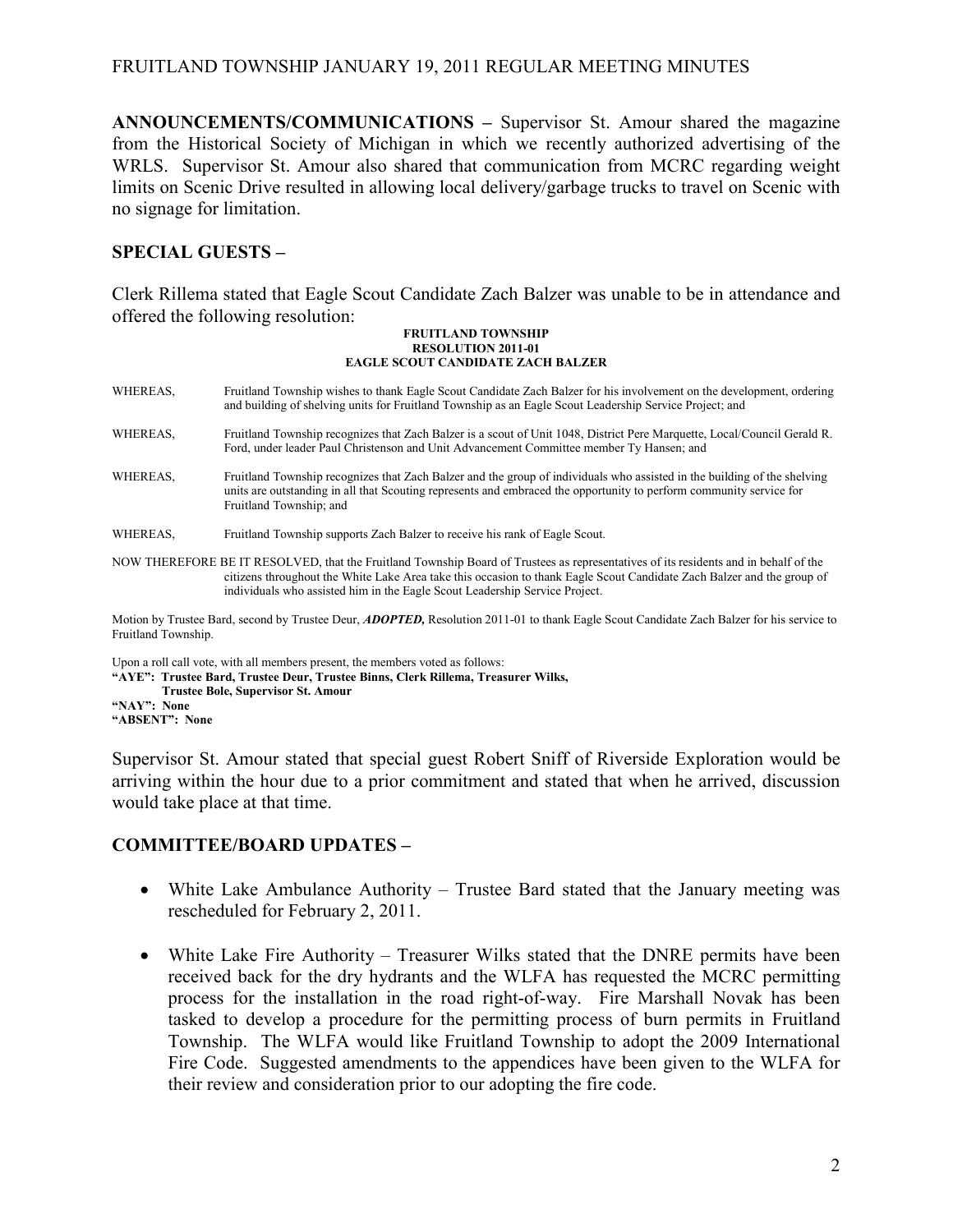## FRUITLAND TOWNSHIP JANUARY 19, 2011 REGULAR MEETING MINUTES

• Parks & Recreation Commission – Supervisor St. Amour stated that an additional three parking spots will be made available at Marcus Park. MCRC will remove the sand necessary and appropriate signage is being reviewed at this time by MCRC. Trustee Binns reported that Chairman Jim Duncan is resigning from the Commission effective at the end of January 2011.

> Motion by Trustee Binns, second by Clerk Rillema, ADOPTED, to accept the resignation of Chairman James Duncan from the Parks & Recreation Commission effective January 31, 2011. Upon Voice Vote: 7 AYES

Supervisor St. Amour stated that anyone interested in being considered for this position needs to be a registered voter and have resided in Fruitland Township for the last 30 days. Interested candidates have until January  $28<sup>th</sup>$  to contact Supervisor St. Amour with their interest.

• Planning Commission – Trustee Deur stated that the Planning Commission held a public hearing this month for proposed ordinance changes for Expansion and Substitution of Nonconforming Buildings or Structures. No recommendation came from the public hearing and further review will continue over the next few months. The Commission did recommend that the Board of Trustees adopt a moratorium on medical marihuana with a vote of  $6-1$ .

> Motion by Trustee Deur, second by Trustee Bard, **ADOPTED**, to enact Ordinance No. 104, an ordinance to impose a moratorium on the issuance of permits, ordinance as required by law. This ordinance shall become effective the day following its publication (or a summary hereof) in the White Lake Beacon.

> Roll Call Vote: Trustee Bole NAY, Treasurer Wilks AYE, Clerk Rillema AYE, Trustee Binns AYE, Trustee Deur AYE, Trustee Bard AYE, Supervisor St. Amour

Supervisor St. Amour stated that he received communication from Sue Hertel stating that she wishes to not be reappointed to the Planning Commission when her term ends March 31, 2011. Chairperson Kooistra has been made aware of the upcoming opening.

- Zoning Board of Appeals Clerk Rillema that there was a meeting held on November 8, 2010 in which the applicant, HK Endeavors, of 6168 & 6188 Murray Road (61-06-245- 003-0003-00) asked for a recess to get further input from his neighboring properties. No agreement was able to be met and applicant has withdrawn his request and no meeting was held this month.
- Citizens Advisory Wireless Committee Trustee Deur stated that no additional information at this time has been conveyed by Frontier but a letter recently to the editor from Frontier Communications told of their success in implementing broadband coverage in other parts of Michigan.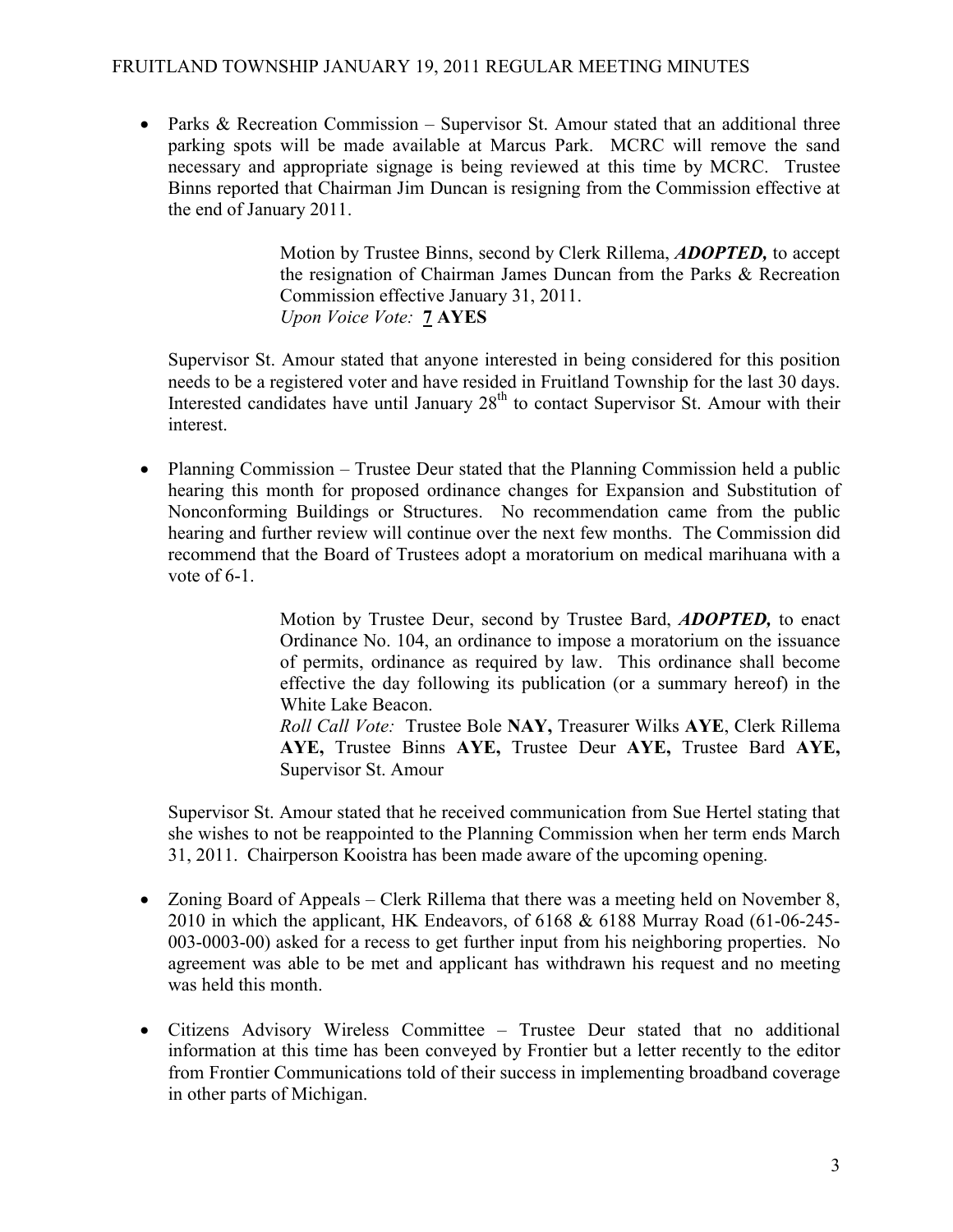- Citizens Advisory Residential Rental Committee No action regarding the proposed ordinance was taken at this meeting and will be reviewed at the February work session.
- Citizens Advisory McMillan Road End Committee Supervisor St. Amour stated that he has been in touch with Jeff Auch from the Muskegon Conservation District regarding the log pathway. Supervisor St. Amour has requested an updated quote for the construction and the Board of Trustees will review the proposed ordinance from the committee at the February work session.
- Fred Meijer Berry Junction Rail Trail Supervisor St. Amour stated that MDOT approved the drawings and MCRC will let the bid this month with an award date the month of March. The project is scheduled to be completed in summer 2011. Phase II of the rail trail funding will be applied for with the help of West Michigan Shoreline Regional District through the Joint Planning Commission.
- White River Light Station Curator McDonnell is currently working on many projects and applying for grants.
- White Lake Public Advisory Committee Trustee Deur stated that the WLPAC completed the draft of White Lake: A Strategy for Completing Restoration Activities. This draft provides the actions still needed and estimated costs, responsible entities, timetable and the community's role in final plans to restore White Lake to health.

Special Guest Robert Sniff of Riverside Explorations arrived at 7:45 PM. The Board of Trustees provided Supervisor St. Amour with a list of questions to be answered by Mr. Sniff. Riverside Explorations is interested in leasing several properties owned by Fruitland Township for mineral exploration. After hearing the answers to the questions, review of documentation received and further research resulted in this item being discussed at the February work session.

> Motion by Trustee Bard, second by Trustee Binns, **ADOPTED**, to suspend for a brief recess. Upon Voice Vote: **7 AYES**

> Motion by Trustee Bole, second by Trustee Binns, ADOPTED, to unsuspend from the recess. Upon Voice Vote: **7 AYES**

# OLD BUSINESS –

- 1. 5623 Murray Road Supervisor St. Amour stated that no information has been received to date from the Court of Appeals.
- 2. Ordinance Enforcement Supervisor St. Amour stated that a registered letter has been sent to the property owner of 1490 W. Duck Lake Road with a list of items that need to be cleaned up. Deputy Ashker has been notified of the boats/lifts that were to be removed by November 1, 2010 at 3350 Bard Road but no communication has been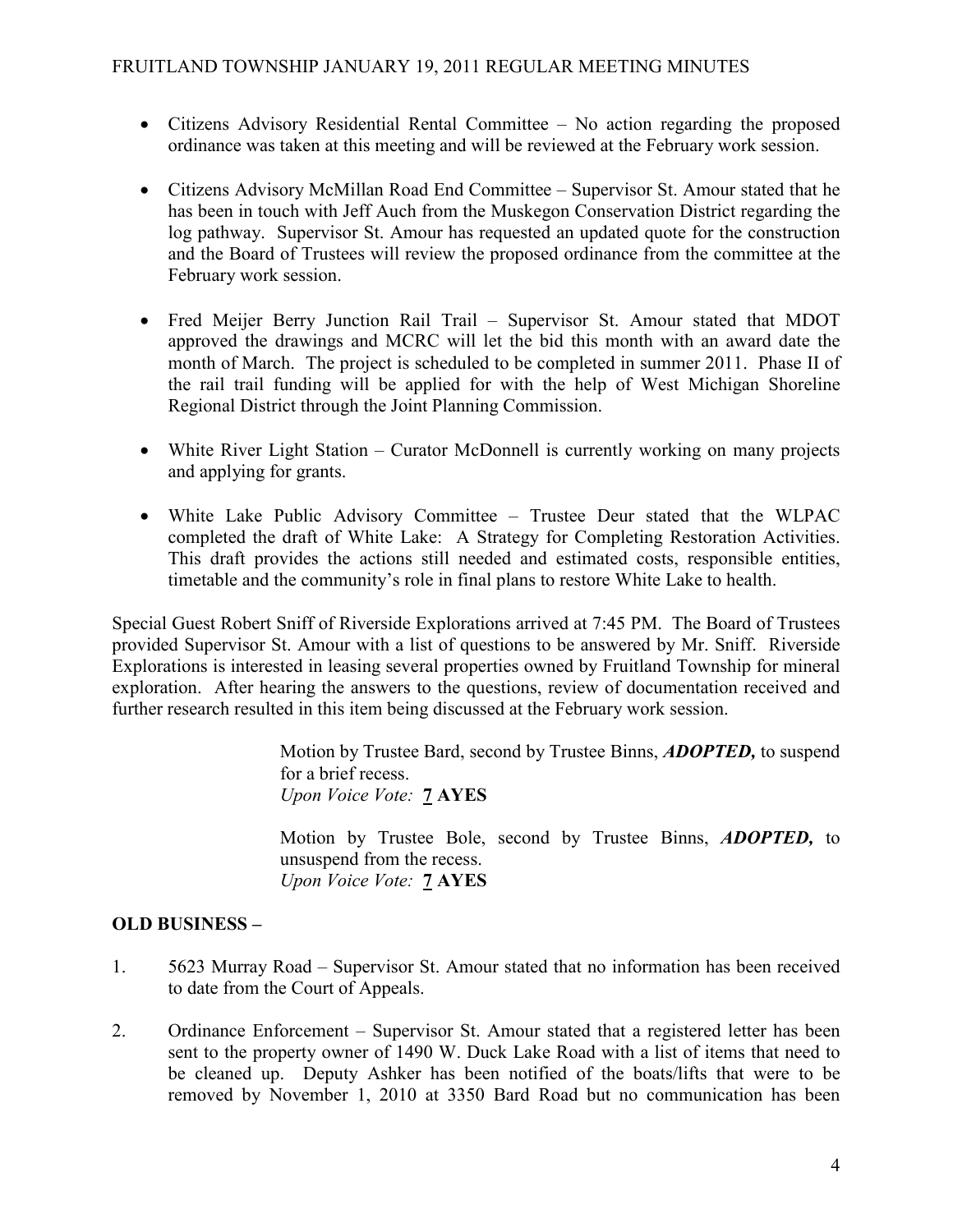received back from him on his findings. The property owner of 4540 Weber Road has a court date scheduled for the junk violation.

Clerk Rillema excused herself from the meeting because of another commitment at 8:30 PM.

- 3. 2011 12 Proposed Budget Discussion Supervisor St. Amour briefly highlighted the proposed revenues for 2011-12. Discussion on the proposed 3% increase to elected officials and staff was lengthy in conversation. Supervisor St. Amour spoke of many highlights of each elected official, commissions/boards and employees of the contributions they have made to Fruitland Township and the many areas where savings have benefited the township. These savings have been two years in the making while others have just talked about it. He stated that "we may be victims of our own success". All board members present recognize the hard work the officials/commissions/boards/ employees have done in keeping costs under control but are hesitant in giving an increase right now and spoke of their concern in doing so at this time. Supervisor St. Amour reviewed the work plan for the MCRC asset management for road work and asked if the Board agreed with the principle of such. The board favors the asset management principles. A straw vote of the board regarding liability insurance increase was BARD 3 million, DEUR 5 million, BINNS 3 million, WILKS 3 million, BOLE no change. Current liability insurance is 2 million coverage. Supervisor St. Amour said he would propose an increase to \$4 million at the February work session.
- 4. Security Camera Monitor –

Motion by Supervisor St. Amour, second by Trustee Bard, **ADOPTED**, to purchase a TV/Monitor for the security system from Best Buy at a cost not to exceed \$100.00.

Roll Call Vote: Trustee Bole AYE, Trustee Deur AYE, Trustee Bard AYE, Trustee Binns AYE, Treasurer Wilks AYE, Supervisor St. Amour AYE, Clerk Rillema ABSENT

# NEW BUSINESS –

- 1. Riverside Exploration Supervisor St. Amour stated that this will be discussed at the February work session.
- 2.  $3<sup>rd</sup>$  Qtr 2010-11 Budget Amendments –

Motion by Trustee Bard, second by Trustee Bole, ADOPTED, to authorize the Clerk to make the  $3<sup>rd</sup>$  Qtr 2010-11 Budget Amendments as listed.

| <b>ACCOUNT NUMBER</b>    | <b>DESCRIPTION</b>        | <b>AMOUNT</b> |          | <b>INCREASE/</b> | <b>EXPLANATION OF BUDGET</b> |
|--------------------------|---------------------------|---------------|----------|------------------|------------------------------|
| <b>FUND 101 REVENUES</b> |                           |               |          |                  |                              |
| 101-000-451.000          | <b>Franchise Fees</b>     |               | 4.295.83 | increase         | under budgeted               |
| 101-000-475.000          | <b>Zoning Permit Fees</b> |               | 125.00   | increase         | under budgeted               |
| 101-000-476.001          | Permit-Building           |               | 278.25   | increase         | under budgeted               |
| 101-000-476.002          | Permit-Electrical         |               | 904.00   | increase         | under budgeted               |

Upon Voice Vote: 6 AYES, 1 ABSENT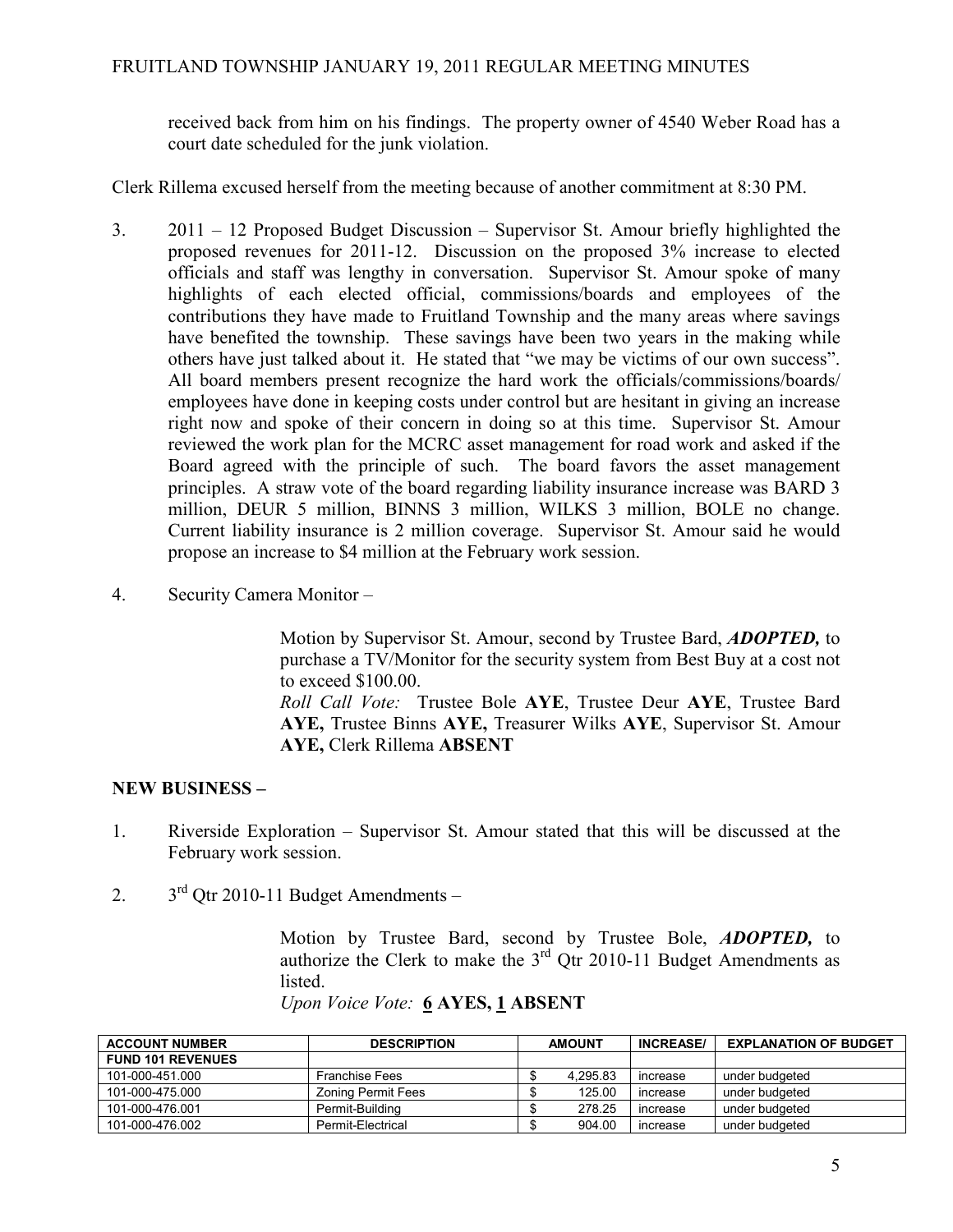# FRUITLAND TOWNSHIP JANUARY 19, 2011 REGULAR MEETING MINUTES

| 101-000-476.003                | Permit-Mechanical                    | \$<br>2,365.00   | increase | under budgeted    |
|--------------------------------|--------------------------------------|------------------|----------|-------------------|
| 101-000-476.004                | Permit-Plumbing                      | \$<br>244.00     | increase | under budgeted    |
| 101-000-540.000                | McMillan - Stairway Donations        | \$<br>10.00      | increase | under budgeted    |
| 101-000-573.000                | <b>Liquor Control</b>                | \$<br>13.75      | increase | under budgeted    |
| 101-000-621.000                | <b>Land Division Fees</b>            | \$<br>200.00     | increase | under budgeted    |
| 101-000-622.001                | Zoning-ZBA                           | \$<br>700.00     | increase | under budgeted    |
| 101-000-626.000                | <b>Ecology Station</b>               | \$<br>(4,000.00) | decrease | over budgeted     |
| 101-000-650.000                | Museum-Admission Fees                | \$<br>1,556.00   | increase | under budgeted    |
| 101-000-651.000                | Museum-Gift Shop Receipts            | \$<br>98.53      | increase | under budgeted    |
| 101-000-658.000                | <b>Court Fines</b>                   | \$<br>33.00      | increase | under budgeted    |
| 101-000-664.000                | Bank Interest & Charges              | \$<br>204.62     | increase | under budgeted*   |
| 101-000-667.000                | Twp Park Pavilion Rental             | \$<br>45.00      | increase | under budgeted*   |
| 101-000-671.000                | Other Revenues                       | \$<br>5,370.26   | increase | under budgeted*   |
|                                |                                      | \$<br>12,443.24  |          |                   |
| <b>FUND 101 APPROPRIATIONS</b> |                                      |                  |          |                   |
| 101-101-724.000                | Postage                              | \$<br>156.42     | increase | under budgeted    |
| 101-101-801.005                | Payroll Services                     | \$<br>18.12      | increase | under budgeted    |
| 101-101-956.000                | Miscellaneous                        | \$<br>309.11     | increase | under budgeted    |
| 101-191-704.000                | Office Help                          | \$<br>287.81     | increase | under budgeted    |
| 101-191-714.000                | Pension 457                          | \$<br>46.90      | increase | under budgeted    |
| 101-191-715.000                | <b>EMP/ER Soc Sec/Med</b>            | \$<br>23.88      | increase | under budgeted    |
| 101-191-801.000                | Contracting                          | \$<br>977.00     | increase | under budgeted    |
| 101-209-726.000                | Supplies                             | \$<br>1.05       | increase | under budgeted*   |
| 101-269-930.000                | Repair & Maintenance - Twp Grds      | \$<br>206.84     | increase | under budgeted    |
| 101-276-726.000                | Supplies                             | \$<br>425.00     | increase | under budgeted*   |
| 101-371-726.000                | Supplies                             | \$<br>522.62     | increase | under budgeted    |
| 101-371-801.001                | <b>Contracting-Computer Services</b> | \$<br>107.50     | increase | under budgeted    |
| 101-458-990.002                | 1845 Whitehall LLC                   | \$<br>118.15     | increase | not budgeted for  |
| 101-691-724.000                | Postage                              | \$<br>13.05      | increase | under budgeted    |
| 101-746-801.000                | Contracting                          | \$<br>520.00     | increase | under budgeted*   |
| 101-746-880.000                | <b>Gift Shop Promotion</b>           | \$<br>60.00      | increase | not budgeted for  |
| 101-746-900.000                | Printing & Publishing                | \$<br>816.00     | increase | not budgeted for* |
| 101-746-930.000                | Repair & Maintenance-WRLS            | \$<br>1,283.36   | increase | not budgeted for  |
| 101-804-724.000                | Postage                              | \$<br>20.43      | increase | not budgeted for  |
|                                |                                      | \$<br>5,913.24   |          |                   |
| <b>FUND 120 REVENUES</b>       |                                      |                  |          |                   |
| 120-000-664.000                | Interest on Deposits                 | \$<br>1,386.77   | increase | under budgeted*   |
|                                |                                      |                  |          |                   |
| <b>FUND 703 APPROPRIATIONS</b> |                                      |                  |          |                   |
| 703-000-675.001                | Visa/Master Card Charges             | \$<br>95.27      | increase | under budgeted    |

### 3. Building Department Request for Books –

Motion by Trustee Bard, second by Treasurer Wilks, ADOPTED, to authorize the Clerk to purchase for the Building Department the 2009 International Existing Building Code (soft cover) @ \$60.00, the 2009 Michigan Residential Code @ \$102.00 and the 2009 Michigan Building Code @ \$124.50.

Roll Call Vote: Trustee Bard AYE, Trustee Deur AYE, Trustee Binns AYE, Treasurer Wilks AYE, Trustee Bole AYE, Supervisor St. Amour AYE, Clerk Rillema ABSENT

4. Board of Review Training –

Motion by Trustee Binns, second by Trustee Bard, ADOPTED, to authorize the Clerk to issue payment to the Muskegon County Equalization Department in the amount of \$30.00 for Donald Lundquist,